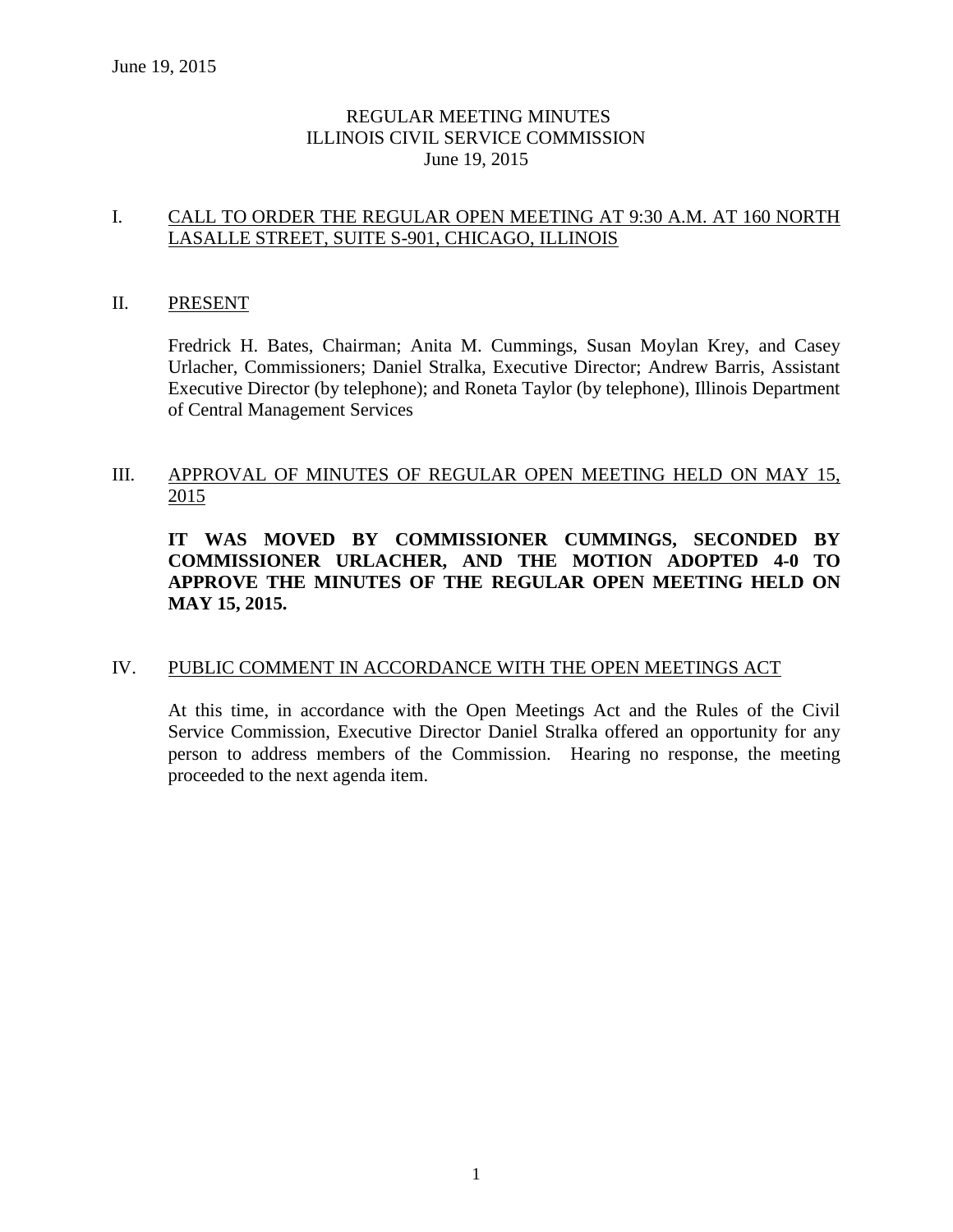#### $V<sub>r</sub>$ EXEMPTIONS UNDER SECTION  $4d(3)$  OF THE PERSONNEL CODE

# A. Report on Exempt Positions from Department of Central Management Services

| <u>Agency</u> | Total<br><b>Employees</b> | Number of Exempt<br>Positions |
|---------------|---------------------------|-------------------------------|
|               |                           |                               |
|               |                           |                               |
|               |                           |                               |
|               |                           |                               |
|               |                           |                               |
|               |                           |                               |
|               |                           |                               |
|               |                           |                               |
|               |                           |                               |
|               |                           |                               |
|               |                           |                               |
|               |                           |                               |
|               |                           |                               |
|               |                           |                               |
|               |                           |                               |
|               |                           |                               |
|               |                           |                               |
|               |                           |                               |
|               |                           |                               |
|               |                           |                               |
|               |                           |                               |
|               |                           |                               |
|               |                           |                               |
|               |                           |                               |
|               |                           |                               |
|               |                           |                               |
|               |                           |                               |
|               |                           |                               |
|               |                           |                               |
|               |                           |                               |
|               |                           |                               |
|               |                           |                               |
|               |                           |                               |
|               |                           |                               |
|               |                           |                               |
|               |                           |                               |
|               |                           |                               |
|               |                           |                               |
|               |                           |                               |
|               |                           |                               |
|               |                           |                               |
|               |                           |                               |
|               |                           |                               |
|               |                           |                               |
|               |                           |                               |
|               |                           |                               |
|               |                           |                               |
|               |                           |                               |
|               |                           |                               |
|               |                           |                               |
|               |                           |                               |
|               |                           |                               |
|               |                           |                               |
|               |                           |                               |
|               |                           |                               |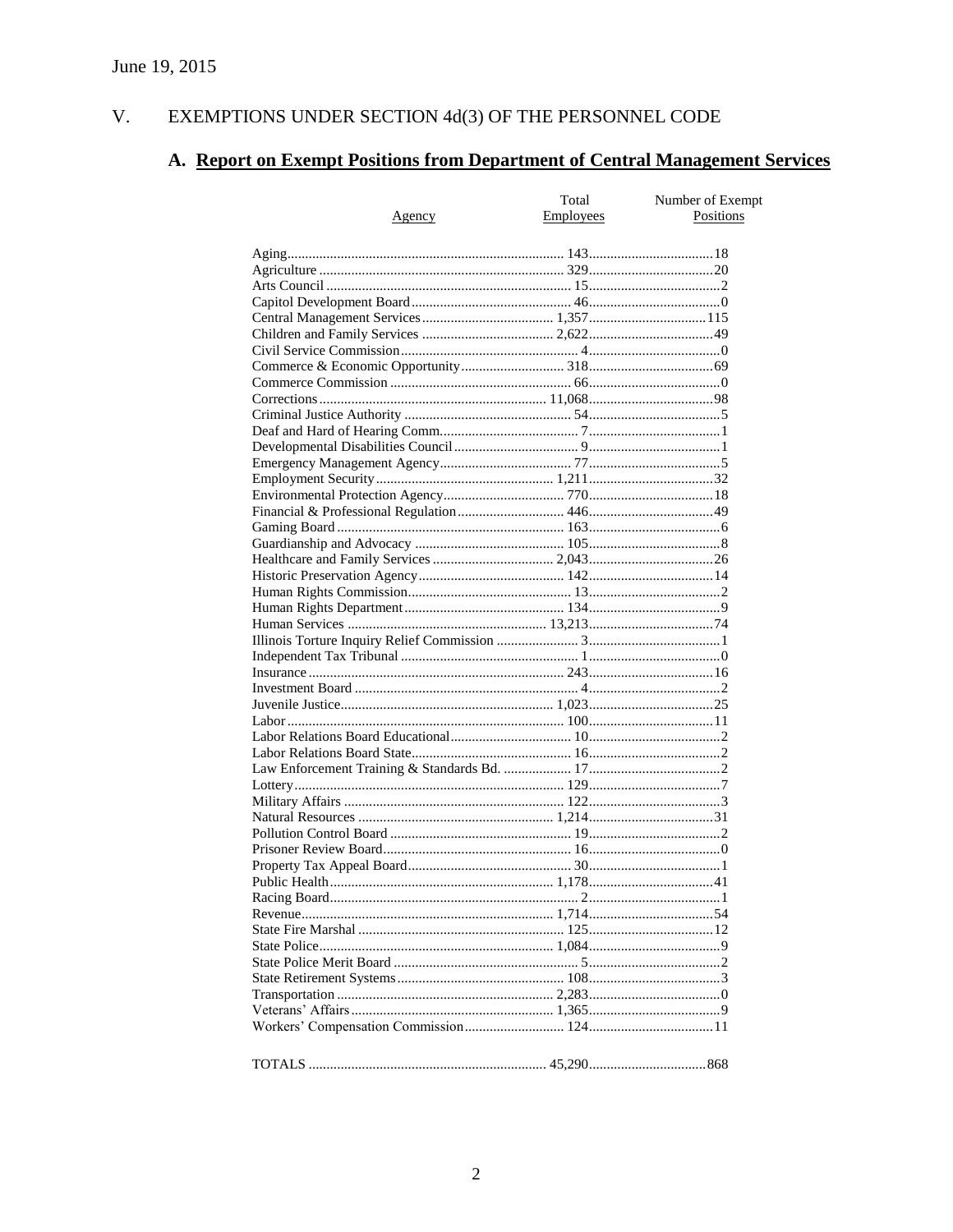#### **B. Governing Rule – Section 1.142 Jurisdiction B Exemptions**

- a) The Civil Service Commission shall exercise its judgment when determining whether a position qualifies for exemption from Jurisdiction B under Section 4d(3) of the Personnel Code. The Commission will consider any or all of the following factors inherent in the position and any other factors deemed relevant to the request for exemption:
	- 1) The amount and scope of principal policy making authority;
	- 2) The amount and scope of principal policy administering authority;
	- 3) The amount of independent authority to represent the agency, board or commission to individuals, legislators, organizations or other agencies relative to programmatic responsibilities;
	- 4) The capability to bind the agency, board or commission to a course of action;
	- 5) The nature of the program for which the position has principal policy responsibility;
	- 6) The placement of the position on the organizational chart of the agency, board or commission;
	- 7) The mission, size and geographical scope of the organizational entity or program within the agency, board or commission to which the position is allocated or detailed.
- b) The Commission may, upon its own action after 30 days notice to the Director of Central Management Services or upon the recommendation of the Director of the Department of Central Management Services, rescind the exemption of any position that no longer meets the requirements for exemption set forth in subsection (a). However, rescission of an exemption shall be approved after the Commission has determined that an adequate level of managerial control exists in exempt status that will insure responsive and accountable administrative control of the programs of the agency, board or commission.
- c) For all positions currently exempt by action of the Commission, the Director of Central Management Services shall inform the Commission promptly in writing of all changes in essential functions, reporting structure, working title, work location, position title, position number or specialized knowledge, skills, abilities, licensure or certification.
- d) Prior to granting an exemption from Jurisdiction B under Section 4d(3) of the Personnel Code, the Commission will notify the incumbent of the position, if any, of its proposed action. The incumbent may appear at the Commission meeting at which action is to be taken and present objections to the exemption request.

(Source: Amended at 34 Ill. Reg. 3485, effective March 3, 2010)

\* \* \*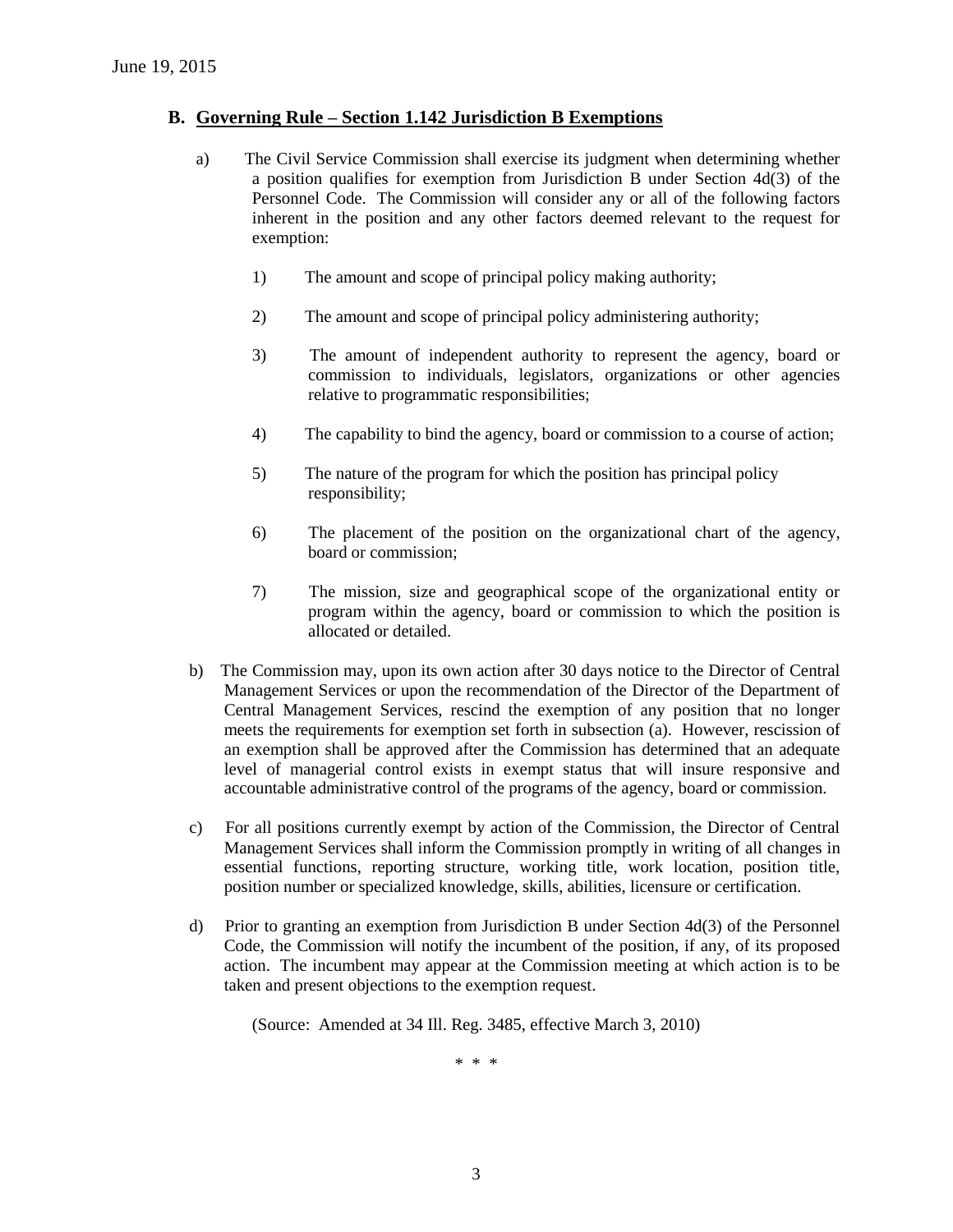# **C. None submitted**

### VI. CONSIDERATION OF THE STATUS OF PRIVATE SECRETARIES AND CONFIDENTIAL ASSISTANTS EXEMPT FROM JURISDICTION B PURSUANT TO SECTION 4D(1) OF THE PERSONNEL CODE

Executive Director Stralka indicated that he had prepared a final report (previously provided to the Commissioners) that incorporated the response of Central Management Services. After additional discussion in which all Commissioners participated, it was the consensus of the Commissioners that Staff should notify the agencies specifically listed in the Report of issues with their use of Section 4d(1) exemptions, with the exception of the Illinois Historic Preservation Agency since pending legislation may obviate that exception, and report back to the Commissioners at the September meeting. Roneta Taylor, Central Management Services-Technical Services, indicated that she would provide Staff with an updated listing. It was also the consensus of the Commissioners to accept the Report and that it be attached to the Minutes of the meeting.

### VII. CLASS SPECIFICATIONS

### **A. Governing Rule – Section 1.45 Classification Plan**

The Commission will review the class specifications requiring Commission approval under the Classification Plan and will approve those that meet the requirements of the Personnel Code and Personnel Rules and conform to the following accepted principles of position classification:

- a) The specifications are descriptive of the work being done or that will be done;
- b) Identifiable differentials are set forth among classes that are sufficiently significant to permit the assignment of individual positions to the appropriate class;
- c) Reasonable career promotional opportunities are provided;
- d) The specifications provide a reasonable and valid basis for selection screening by merit examinations;
- e) All requirements of the positions are consistent with classes similar in difficulty, complexity and nature of work.

### **B. None submitted**

**IT WAS MOVED BY COMMISSIONER KREY, SECONDED BY COMMISSIONER CUMMINGS, AND THE MOTION ADOPTED 4-0 TO DISAPPROVE ANY CLASS SPECIFICATIONS RECEIVED BY THE COMMISSION NOT CONTAINED IN THIS REPORT TO ALLOW ADEQUATE STUDY.**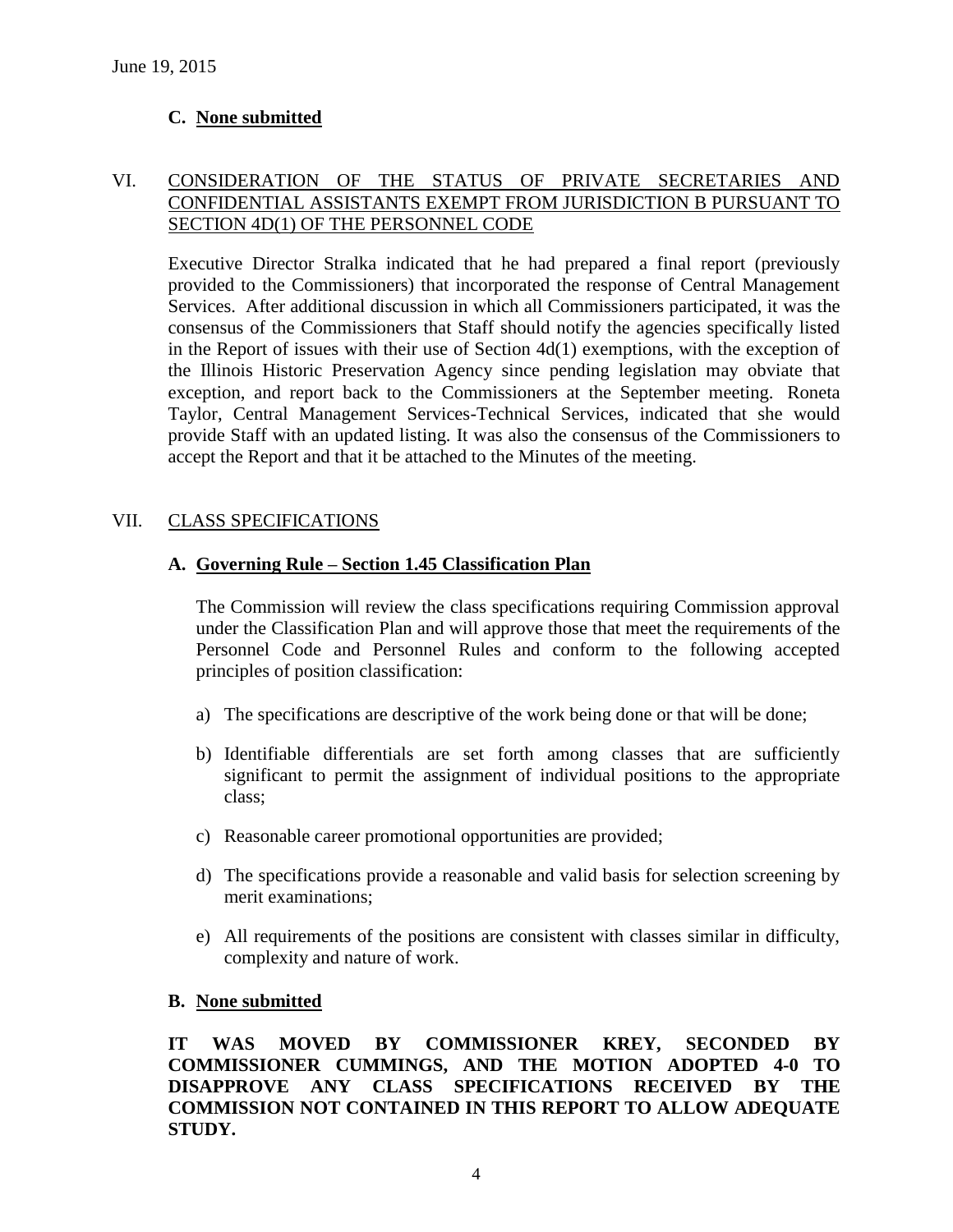#### VIII. MOTION TO CLOSE A PORTION OF THE MEETING

**IT WAS MOVED BY COMMISSIONER KREY, SECONDED BY COMMISSIONER URLACHER, AND BY ROLL CALL VOTE THE MOTION ADOPTED 4-0 TO CLOSE A PORTION OF THE MEETING PURSUANT TO SUBSECTIONS 2(c)(1), 2(c)(4), AND 2(c)(11) OF THE OPEN MEETINGS ACT.**

| <b>BATES</b> | YES | <b>CUMMINGS</b> | YES. |
|--------------|-----|-----------------|------|
| <b>KREY</b>  | YES | <b>URLACHER</b> | YES. |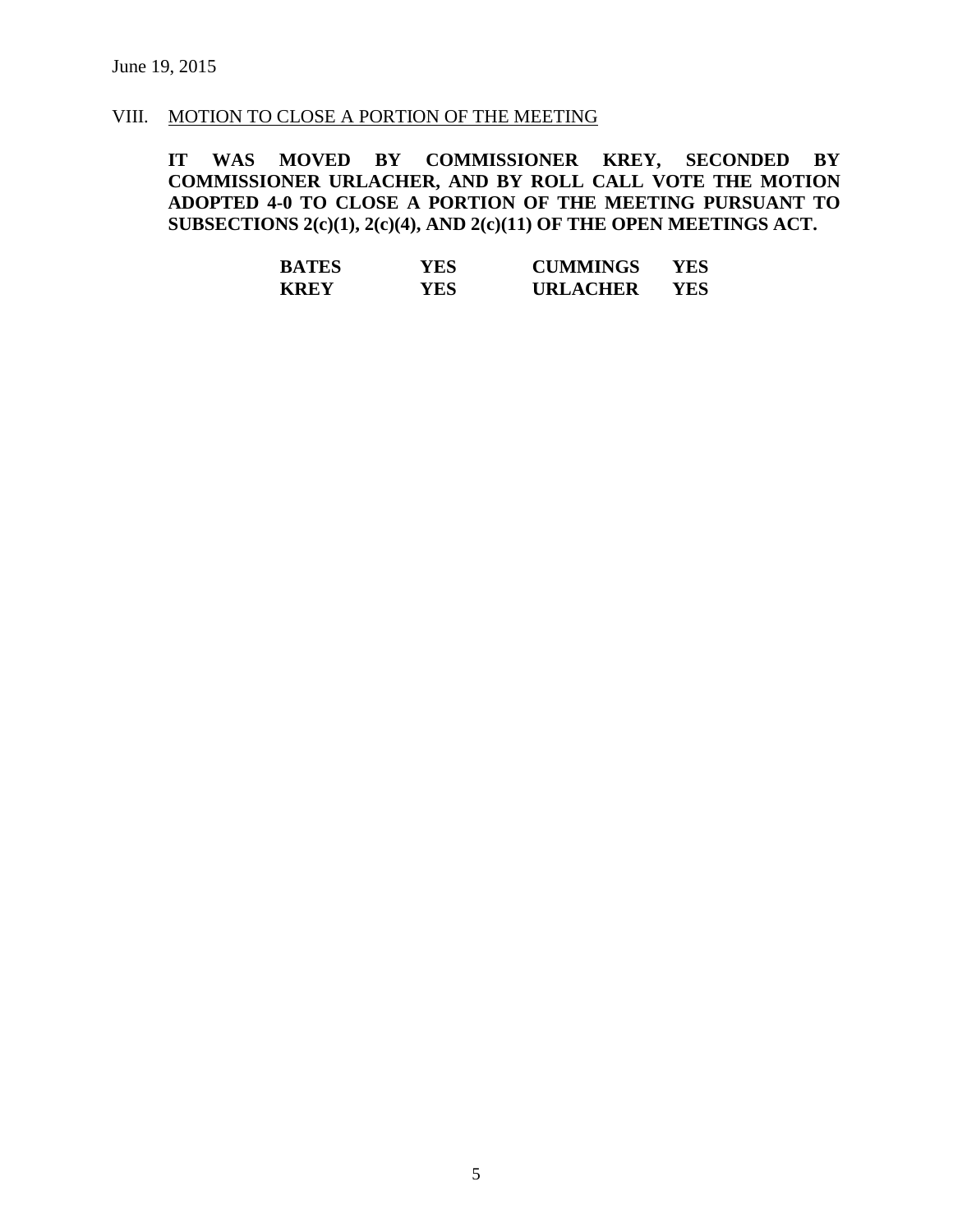#### IX. RECONVENE THE OPEN MEETING

Upon due and proper notice the regular open meeting of the Illinois Civil Service Commission was reconvened at 160 North LaSalle Street, Suite S-901, Chicago, Illinois at 9:41 a.m.

#### PRESENT

Fredrick H. Bates, Chairman; Anita M. Cummings, Susan Moylan Krey, and Casey Urlacher, Commissioners; Daniel Stralka, Executive Director; and Assistant Executive Director Andrew Barris (by telephone).

### X. NON-MERIT APPOINTMENT REPORT

The Personnel Code permits non-merit appointments for a limited period of time, i.e., emergency appointments shall not exceed 60 days and shall not be renewed, and positions shall not be filled on a temporary or provisional basis for more than six months out of any twelve-month period. Consecutive non-merit appointments are not violative of the Code; however, they do present a possible evasion of merit principles and should be monitored. Set forth below is the number of consecutive non-merit appointments made by each department.

| Agency                                | 4/30/15                     | 5/31/15 | 5/31/14               |
|---------------------------------------|-----------------------------|---------|-----------------------|
| Aging                                 | u                           | o       | $\mathcal{D}_{\cdot}$ |
| <b>Central Management Services</b>    |                             | 2       |                       |
| <b>Children and Family Services</b>   | 4                           | 3       | 6                     |
| Corrections                           |                             | a       |                       |
| <b>Criminal Justice Authority</b>     |                             | O       |                       |
| <b>Gaming Board</b>                   |                             | 0       |                       |
| <b>Healthcare and Family Services</b> | $\mathcal{D}_{\mathcal{A}}$ | 3       |                       |
| <b>Historic Preservation Agency</b>   |                             | 0       | 5                     |
| <b>Human Services</b>                 |                             | 8       |                       |
| Insurance                             |                             | O       |                       |
| Juvenile Justice                      |                             | O       |                       |
| <b>Natural Resources</b>              | 4                           | 3       |                       |
| Revenue                               |                             | 6       | 3                     |
| <b>State Retirement Systems</b>       | 4                           | 4       |                       |
| Veterans' Affairs                     |                             | 0       |                       |
| <b>Totals</b>                         | 22                          | 29      | 38                    |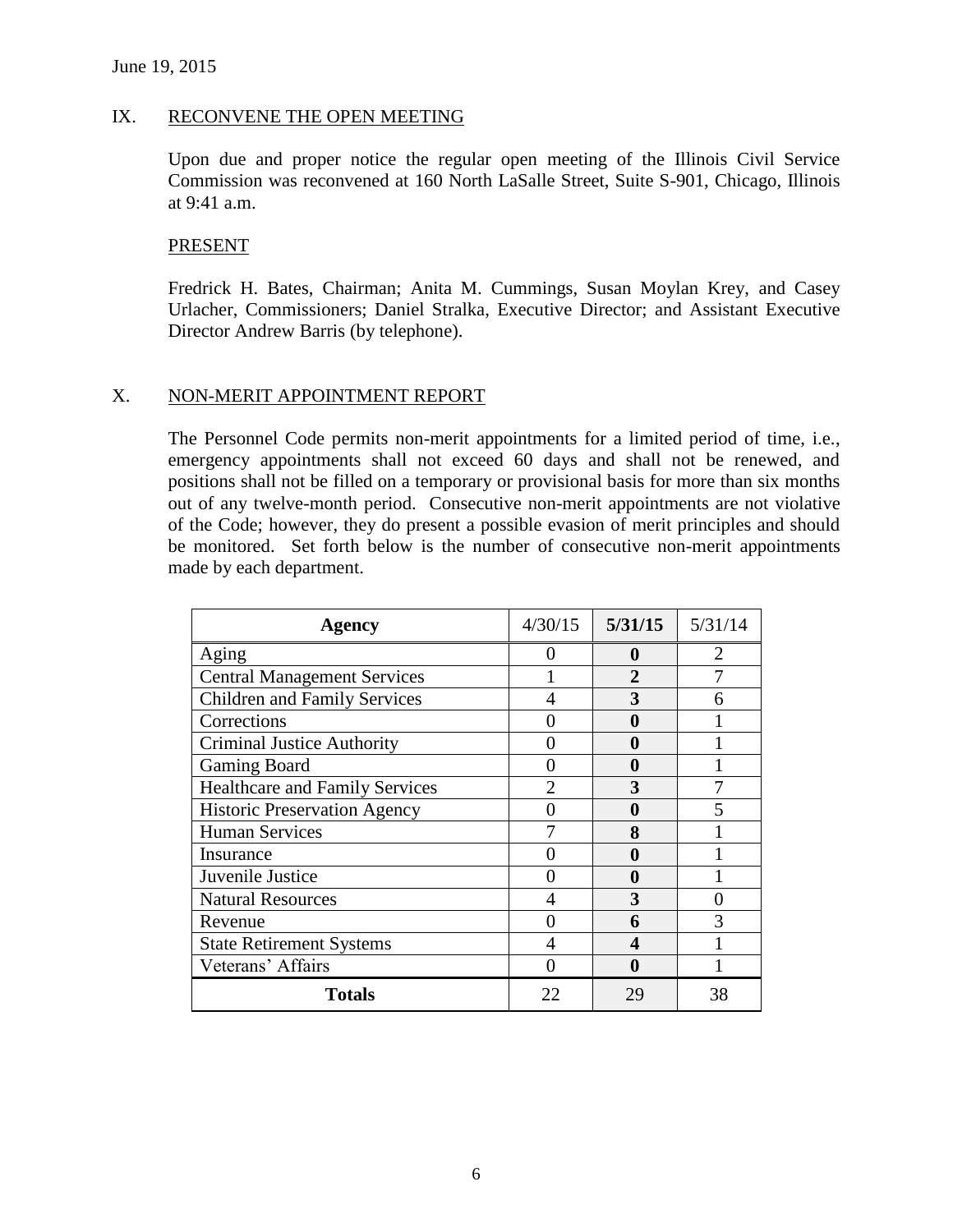#### XI. INTERLOCUTORY APPEAL

#### **DA-43-15**

|          | Employee   Stephen E. Rich       | Appeal Date          | 4/24/15                          |
|----------|----------------------------------|----------------------|----------------------------------|
| Agency   | Corrections                      | <b>Decision Date</b> | 6/03/15                          |
| Type     | Discharge                        | ALJ                  | <b>Andrew Barris</b>             |
| Issue(s) | Motion To Dismiss filed for      | Proposal for         | <b>Motion to Dismiss granted</b> |
|          | no jurisdiction (employee was    | Decision             | subject to approval of           |
|          | not certified at the time of his |                      | Commission;                      |
|          | discharge)                       |                      | no jurisdiction.                 |

**IT WAS MOVED BY COMMISSIONER CUMMINGS, SECONDED BY COMMISSIONER URLACHER, AND BY ROLL CALL VOTE OF 4-0 THE MOTION ADOPTED TO AFFIRM AND ADOPT THE PROPOSAL FOR DECISION OF THE ADMINISTRATIVE LAW JUDGE TO GRANT THE MOTION TO DISMISS FOR NO JURISDICTION FOR THE REASONS SET FORTH IN THE PROPOSAL FOR DECISION DATED JUNE 3, 2015.**

| <b>BATES</b> | YES. | <b>CUMMINGS</b> | YES |
|--------------|------|-----------------|-----|
| <b>KREY</b>  | YES. | <b>URLACHER</b> | YES |

#### XII. PUBLICLY ANNOUNCED DECISION RESULTING FROM APPEAL

#### **DA-38-15**

| Employee    | Samuel L. Williams   | Appeal Date         | 3/11/15           |
|-------------|----------------------|---------------------|-------------------|
| Agency      | Corrections          | Decision Date       | 6/03/15           |
| Appeal Type | Discharge            | <b>Proposal for</b> | Discharge upheld. |
| <b>AL</b>   | <b>Andrew Barris</b> | <b>Decision</b>     |                   |

**IT WAS MOVED BY COMMISSIONER CUMMINGS, SECONDED BY COMMISSIONER KREY, AND BY ROLL CALL VOTE OF 4-0 THE MOTION ADOPTED TO AFFIRM AND ADOPT THE PROPOSAL FOR DECISION OF THE ADMINISTRATIVE LAW JUDGE TO UPHOLD THE DISCHARGE FOR THE REASONS SET FORTH IN THE PROPOSAL FOR DECISION DATED JUNE 3, 2015.**

| <b>BATES</b> | YES | <b>CUMMINGS</b> | YES |
|--------------|-----|-----------------|-----|
| <b>KREY</b>  | YES | <b>URLACHER</b> | YES |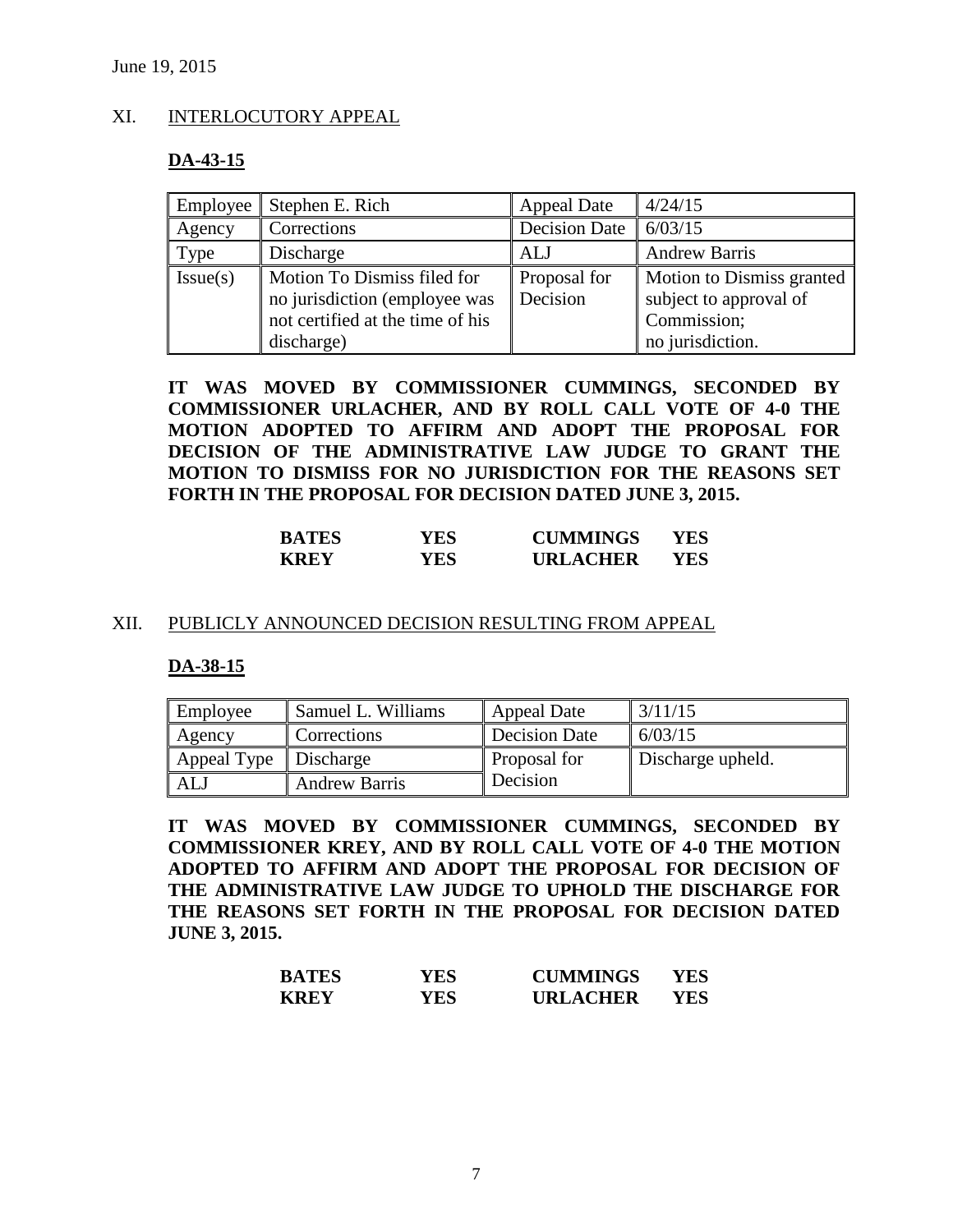# XIII. REVIEW OF CLOSED MEETING MINUTES PURSUANT TO OPEN MEETINGS ACT

Assistant Executive Andrew Barris reported that there has not been a request from the public regarding the closed meeting minutes for the last six months and after a review of the minutes it was determined that the need for confidentiality still exists.

I**T WAS MOVED BY COMMISSIONER CUMMINGS, SECONDED BY COMMISSIONER KREY, AND THE MOTION ADOPTED 4-0 THAT AFTER REVIEW OF CLOSED MEETING MINUTES PURSUANT TO THE OPEN MEETINGS ACT, THE NEED FOR CONFIDENTIALITY STILL EXISTS AS TO ALL THOSE MINUTES.**

# XIV. APPROVAL OF THE DESTRUCTION OF THE AUDIO VERBATIM RECORDINGS OF CLOSED SESSIONS PRIOR TO JULY 1, 2013 IN ACCORDANCE WITH THE OPEN MEETINGS ACT

**IT WAS MOVED BY COMMISSIONER KREY, SECONDED BY COMMISSIONER CUMMINGS, AND THE MOTION ADOPTED 4-0 THAT THE DESTRUCTION OF THE AUDIO VERBATIM RECORDINGS OF CLOSED SESSIONS PRIOR TO JULY 1, 2013<sup>1</sup> IS APPROVED IN ACCORDANCE WITH THE OPEN MEETINGS ACT.**

### XV. STAFF REPORT

 $\overline{a}$ 

Assistant Executive Andrew Barris reported that there has been no new legislative activity on the bill regarding the movement of employees from the Illinois Historic Preservation Agency (IHPA) to the Department of Commerce and Economic Opportunity (DCEO) or the bill giving the Personnel Code priority over collective bargaining agreements. In response to Commissioner Cummings' question regarding the elimination of the IHPA, Barris explained that it, in effect, might happen in that the employees would be moved to DCEO and new personnel would be non-Code employees of the Presidential Library.

Executive Director Daniel Stralka reported that:

- $\triangleright$  He made a presentation to the Government Bar Association on the Nuts & Bolts of Practice before the Civil Service Commission on May 21, 2015.
- $\triangleright$  Central Management Services informed him that there is no pending legislation to make any material alteration to the Personnel Code. Chairman Bates recalled being advised that there was some activity in this regard and instructed the Staff to obtain

 $1$  The Commission voted on July 15, 2011 to maintain verbatim recordings for a minimum of 24 months before destruction.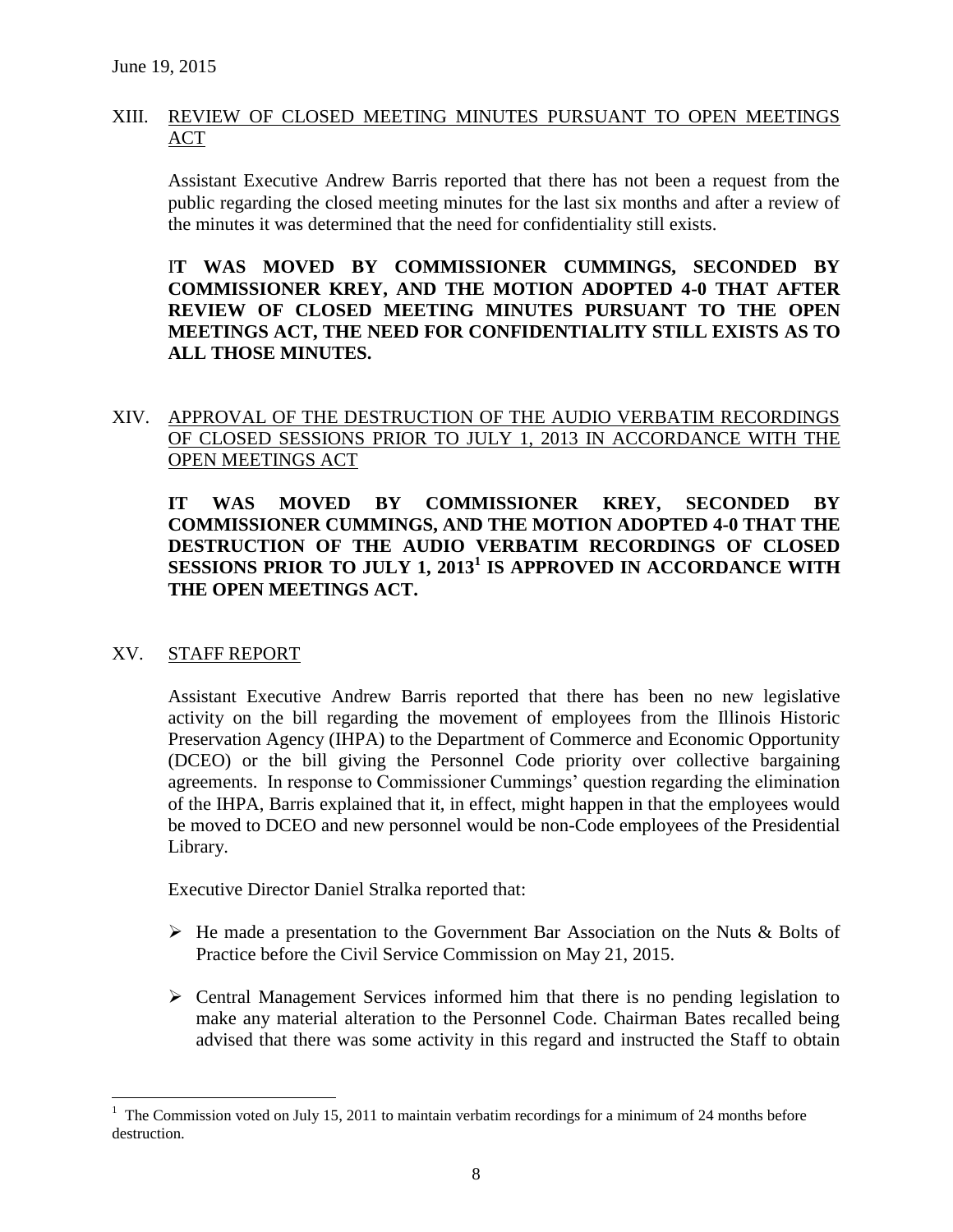from Central Management Services whatever information they may have compiled in this regard. Executive Director Stralka indicated he would follow through on this.

- $\triangleright$  Staff is in the process of sending out the informational email notifications to the list of merit comp employees impacted by the` Management Bill. Commissioner Krey inquired about the accuracy of the list. Executive Director Stralka replied that a brief check of names indicated that it appeared to have the proper employees listed. He stated he will have a full count at the next meeting. Since the use of a generic email address was used for these email notifications, he broached the idea of using this as a means to effectuate electronic filing. Andrew Barris explained that it would be a large endeavor implementing an email filing system at this time due to personnel and technological constraints as a number of technological considerations must be taken into account, i.e., filing time, date stamp, office staffing, and junk e-mail folders. Unlike the federal government which has a closed system, any system set up by the Commission must be an open system in which staff can access the time, date and content of emails that would be sent by unknown users.
- A recent Executive Inspector General report was released that addressed the use of consecutive emergency appointments at the Department of Veterans' Affairs. He indicated that this was an area under the Commission's jurisdiction and that a more reliable Consecutive Non-Merit Appointment Report would assist in policing the use of these appointments. It was the consensus of the Commissioners for Staff to meet with CMS to review the current report and identify ways it can be improved.
- $\triangleright$  He shared with the Commissioners a list of demands that the State had made as part of its negotiations with AFSCME. While most of these items impacted Union employees exclusively, there were a number of items that, to be applied to merit comp employees, would require amendments to both the Pay Plan and/or Personnel Rules. Commissioner Krey and Chairman Bates both inquired about the mechanism for making such changes. Additional discussion ensued in which all Commissioners participated, and concluded with Staff indicating it would be monitoring the progress of negotiations for this purpose.
- $\triangleright$  The leases for both the office postage meter and copier expire at the end of this month. He is in the process of obtaining new leases. In addition, the Commission will be transitioning its telephone service to VoIP (voice over internet protocol) in the coming months. New handsets are being procured for this purpose.

Assistant Executive Andrew Barris addressed Open Meeting Act concerns regarding the use of email amongst the Commissioners and the opinion of the Attorney General's office at its Hotline. A discussion of public business by the Commissioners via e-mail might be considered a violation of the Open Meetings Act if the emails are sent and received close in time to one another. Barris previously called the Attorney General's Hotline regarding this issue and it was explained that board members speaking about an issue in a chat room or through instant messaging could be a violation of the Open Meetings Act as that might be a contemporaneous gathering of the Commissioners discussing public business. Chairman Bates asked if the Hotline specifically referred to a case involving email and Barris responded that it did not refer to such a case.